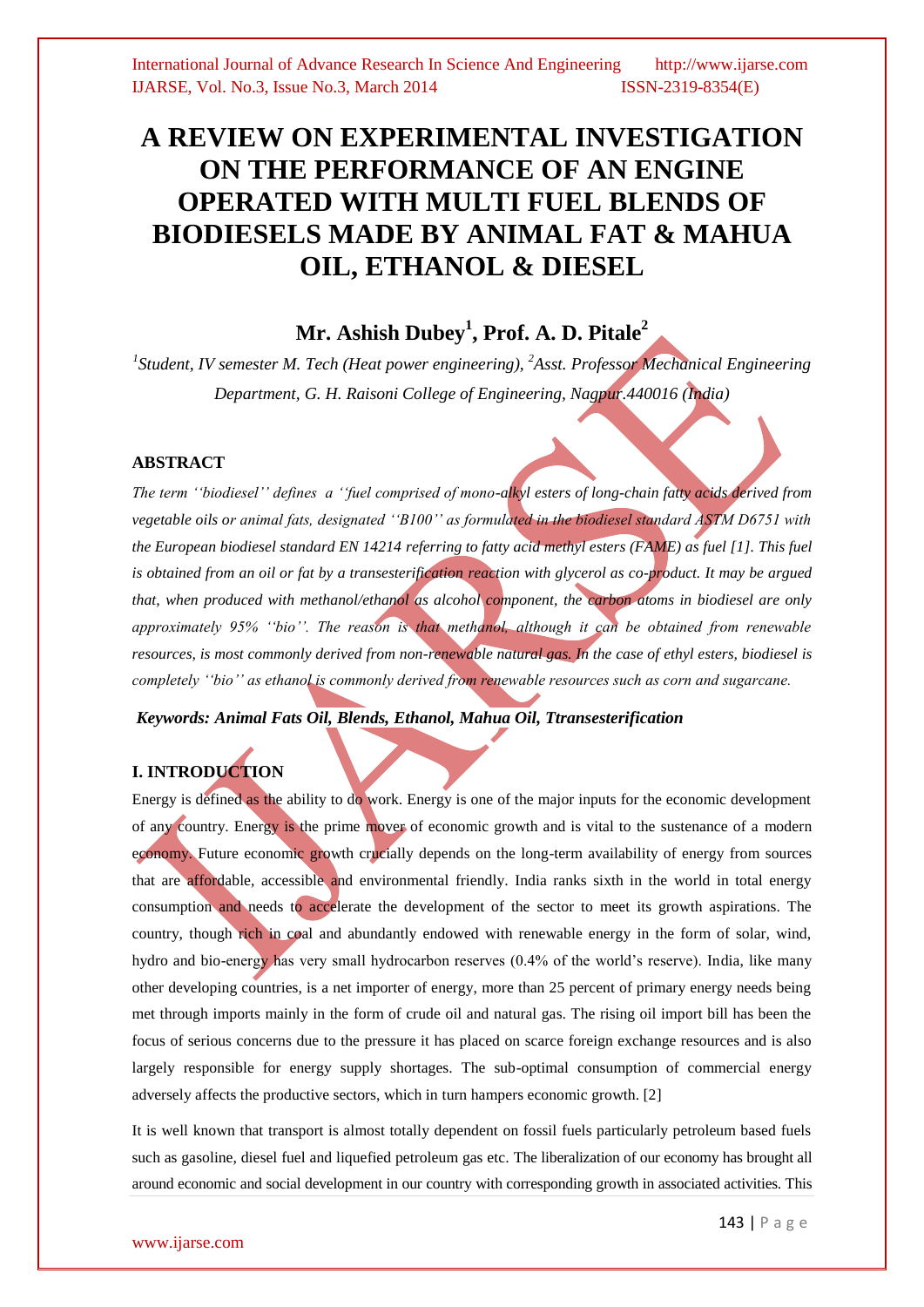has resulted in an exponential rise in the demand for all forms of energy including petroleum products. The steep increase in the consumption of petroleum products from 3.5 MMT in 1950 - 51 to 96.44 MMT in 1999 - 2000 and further projected increase to 110 MMT in 2001 - 2002 and 150 MMT in 2006 - 2007 demands immediate focus on the imperativeness of an unreserved adoption of demand management measures. [3]

#### **II. ENERGY SOURCES**

Energy sources can be classified into several types based on the following criteria:

- Primary and Secondary energy sources
- Commercial and Non commercial energy sources
- Renewable and Non-Renewable energy sources

#### **2.1 Primary and Secondary Energy Sources**

Primary energy sources are those that are either found or stored in nature. Common primary energy sources are coal, oil, natural gas, and biomass (such as wood). Other primary energy sources available include nuclear energy from radioactive substances, thermal energy stored in earth's interior, and potential energy due to energy sources; for example coal, oil or gas converted into steam and electricity. Primary energy can also be used directly. Some energy sources have non-energy uses, for example coal.



**Fig.1 Primary and Secondary Energy Sources**

#### **2.2 Renewable and Non-Renewable Energy Sources**

Renewable energy is energy obtained from sources that are essentially inexhaustible. Examples of renewable resources include wind power, solar power, geothermal energy, tidal power and hydroelectric power (see figure  $2(a) \&$  (b). The most important feature of renewable energy is that it can be harnessed without the release of harmful pollutants. Non-renewable energy is the conventional fossil fuels such as coal, oil and gas, which are likely to deplete with time. The most important feature of renewable energy is that it can be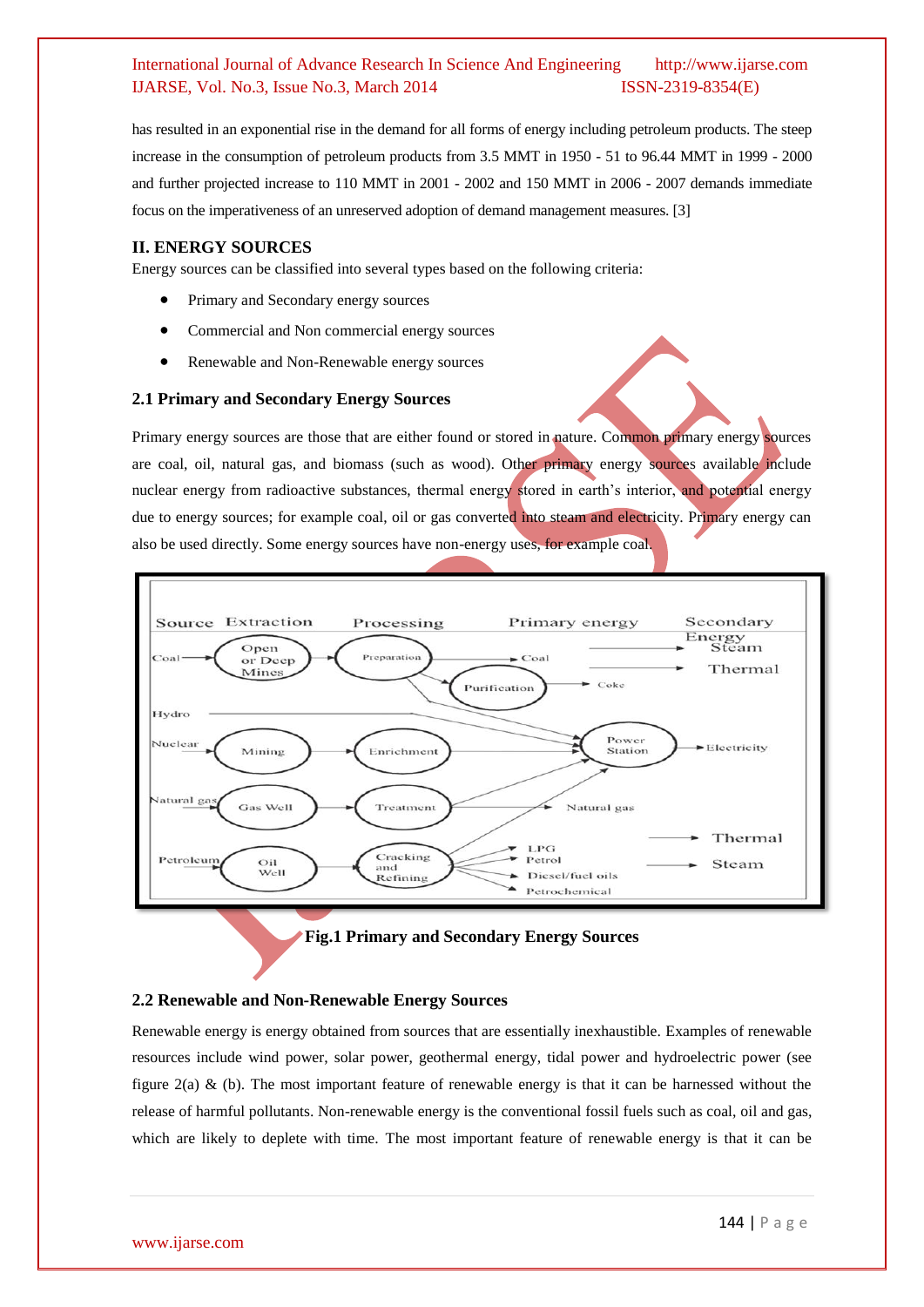harnessed without the release of harmful pollutants. Non-renewable energy is the conventional fossil fuels such as coal, oil and gas, which are likely to deplete with time Fig. 2(b).







The major sources of the world's energy needs are petroleum, coal and natural gases which are fossil-derived and non renewable. The world, at large, depends on petroleum as the energy source for the transportation sector. Scarcity of traditional petroleum fuels, its over-dependence by nations, increasing emissions of combustion generated pollutants and their increasing costs have made renewable energy sources more attractive. The world petroleum reserves are finite in nature and declining fast, the production of oil will eventually slow down. Way back in 18th century, the petrol and diesel engines were discovered. Till then, the most conventional fuels used are gasoline and diesel. But there are some disadvantages of fossil fuel that are listed below:

- The fossil fuels are of Non renewable type
- Fossil fuels produce CO2 and other emission from combustion sources which results in greenhouse effect
- Price hike for fossil fuels is rapid
- The Govt. is dependent on gulf nations for supply of fossil fuels.

As the study [4] conducted, 20% biodiesel combusting internal diesel engines discharge polluted matters 20% less, carbon monoxide 12% less, fine dust 12% less, NOX 2% more, SOX 20% less, aromatic chemicals 13% less than those of diesel fuel. The reason for NOX incremental is that, again, more oxygen amount than diesel fuel. For biodiesel usage practice for agricultural tractor [5], more biodiesel fuel, about 30 to 40%, for tractor operation such as tilling and ploughing was needed than light oil. The biodiesel is produced by mahua oil which is widely available in India and neighbouring countries. The mahua oil comes in the category of non edible vegetable oils [6], mahua oil has an estimated annual production potential of 181 thousand tons in India [7]. Mahua trees are grown in drought prone areas and are abundant in several parts of India. Use of mahua oil methyl ester (MEMO) as the renewable substitute fuel for diesel will reduce the diesel consumption. The biodiesel is also produced by animal fats. In Korea, about 400 thousand tons of animalfats are produced annually that can be transformed to biodiesel of 315 thousand kl. Cow fats and swine fats are the main resource for animal-fats biodiesel production. Animal-fats biodiesel yielding in USA is about 450 million litres in 2008 that was taking up 20% of total biodiesel production amount. Biodiesel can be a alternative fuel for heating fuel in the hot air heater for greenhouse heating.

#### www.ijarse.com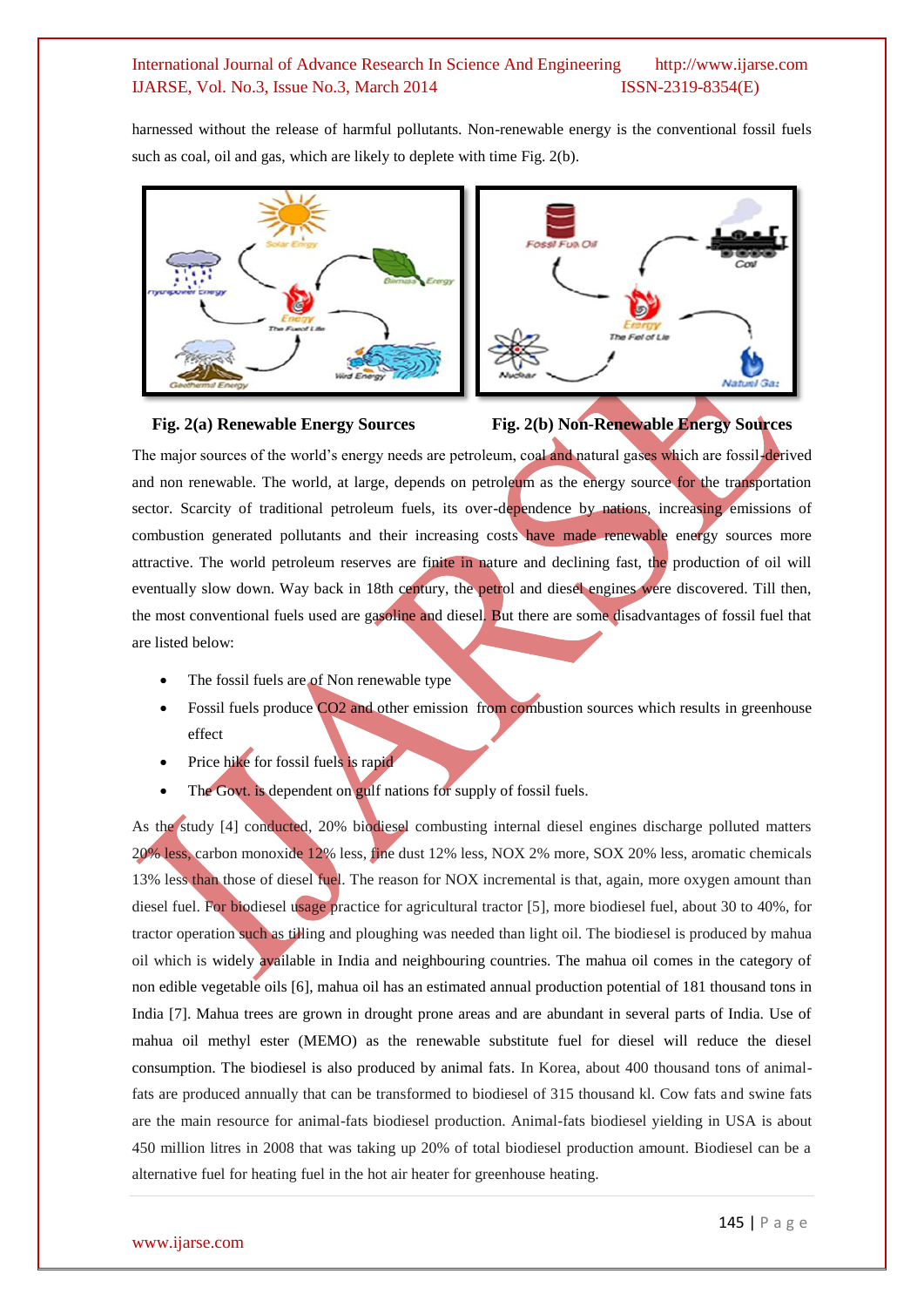### **III. PRODUCTION OF BIODIESEL**

The production of biodiesel by transesterification process can be shown as:



## **Fig. 3 Transesterification process**

#### **3.1 Biodiesel production from animal fat**

Biodiesel is produced from the triacylglycerol-containing material by means of a transesterification reaction. In this process, alcohol (methanol/ethanol) and animal fats are mixed in the molar ratio of 6:1, heated at 60- 650C for 1hr and the ambient pressure in the presence of catalyst such as NaOH/KOH. Before that, animal fat gets heated up to 105-1100C so that it will be converted into fat oil then in the separate flat bottom flask, alcohol and NaOH/KOH (2% of fat)are mixed exothermic reaction take place. This mixer is then added to heated fat and keep it at 60-650C for 1hr. After this, it is poured into a bottle so that biodiesel and glycerol get separated as shown [8].

#### **3.2 Biodiesel production from mahua oil**



**Fig. 4 The Flow Diagram Of Process of Biodiesel Product And Uses Of Glycerol.**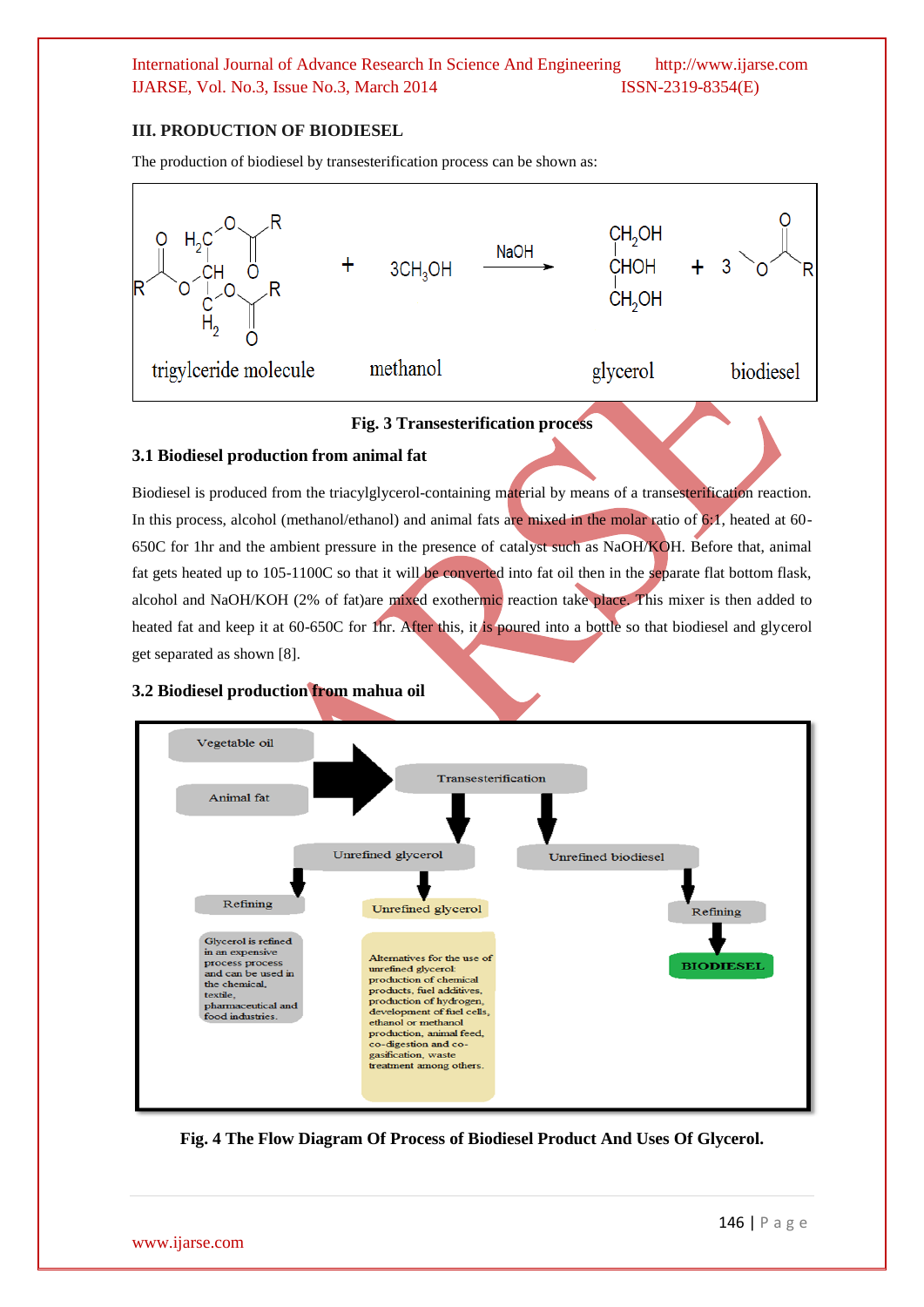Mahua oil methyl ester (MOME) was prepared by using alkali catalyst as sodium methoxide by transesterification process. In the transesterification reaction excess of ethanol is used to cause fast reaction and high degree of conversion [9]. The transesterification requires an alkali catalyst such as NaOH, or KOH which are preferred due to their low cost and large availability. Although the ester is the major product, desired recovery of glycerol is important because of its industrial uses [10-11].

#### **IV. EXPERIMENTAL SET-UP**

Experimental set-up for the use of biodiesel in diesel engine can be shown in the following figure:





As shown in the Fig. 5 experimental set-up, blended fuel is supplied to the engine through filter and fuel pump. Data acquisition system (DAS) is used to take readings of speed, inlet pressure, temperature, etc. and show output on the computer monitor. Smoke meter gives smoke reading per minute. Emissions such as NOx, CO, HC, and SO2 can be measured with the help of exhaust gas analyzer (not shown here).

In this experiment, the objective is the production of biodiesel from Animal fat oil & Mahua oil. After that mixing the two different biodiesels (i.e. from Animal fat & Mahua oil) in the ratio of 50%  $\&$  50% by volume, prepare its blends with ethanol-diesel fuels, study their properties and to compare above blends with diesel (such **B5E10D85, B10E10D80, B15E10D75, B20E10D70, B25E10D65** & **pure diesel**). Comparing considered performance parameter like brake specific fuel consumption (BSFC), brake thermal efficiency (BTE), Exhaust gas temperature (EGT) and smoke emission. Engine tests at different engine speeds to 1800 rpm.

| S N | DIESEL $(\% )$ | Multi BIODIESEL (%) | ETHANOL $(\% )$ |
|-----|----------------|---------------------|-----------------|
|     |                |                     |                 |
|     |                |                     |                 |
|     |                |                     |                 |
|     |                |                     |                 |
|     |                |                     |                 |

| Table 1: Proporartions of Biodiesel Blends (Volume Basis) |  |
|-----------------------------------------------------------|--|
|-----------------------------------------------------------|--|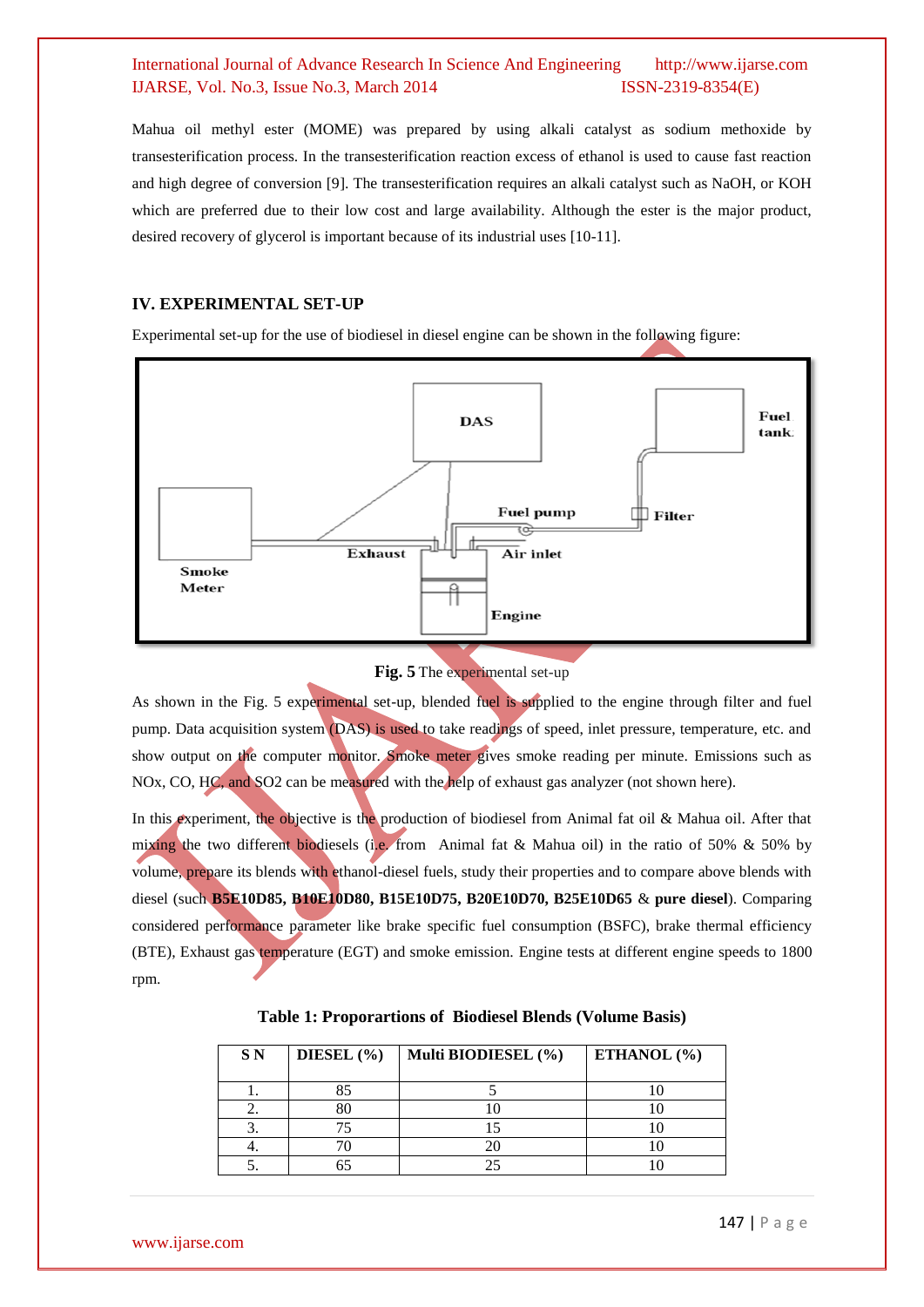| <b>Property</b>                                                  | <b>Diesel</b> | <b>Ethanol</b>           | <b>Biodiesel</b> | <b>Biodiesel</b> |
|------------------------------------------------------------------|---------------|--------------------------|------------------|------------------|
|                                                                  |               |                          | (animal fat)     | (Mahua oil)      |
|                                                                  |               |                          |                  |                  |
| Density $(kg/m^3)$                                               | 850           | 789                      | 883              | 872              |
|                                                                  |               |                          |                  |                  |
| Kinematic viscosity at<br>$40^{\circ}$ C at mm <sup>2</sup> /sec | 3.05          | 0.795                    | $4.0 - 6.0$      | $\overline{4}$   |
|                                                                  |               |                          |                  |                  |
| Calorific value                                                  | 42,800        | 29700                    | 36000 to 38000   | 41000            |
| (KJ/Kg)                                                          |               |                          |                  |                  |
| Flash point( ${}^{0}C$ )                                         | 85            | 14                       | 170              | 204              |
| Pour point( ${}^{0}C$ )                                          | $-4$          | $\overline{\phantom{a}}$ | $-5$ to $10$     | 1                |
| Cetane number                                                    | 47            | $5 - 7$                  | 56 <sup>°</sup>  | 50               |
| Cloud point $(^0C)$                                              | $-15$ to 5    | $\qquad \qquad -$        | $-3$ to 15       | 6                |
| Acid value mg<br>KOH/gm                                          | 0.03          | ٠                        | 0.15             | 0.5              |
|                                                                  |               |                          |                  |                  |

**Table 2: Properties of Diesel, Ethanol and Biodiesel (Animal Fat) & Biodiesel (Mahua Oil)**

#### **V. CONCLUSION**

The experimental study of the addition of biodiesels in ethanol-diesel blended fuel engine gave better engine performance and emissions characteristics. Diesel-biodiesel–ethanol blends (BDE) show better stability and can be used in diesel engine without major modification.

From all the result and discussion main conclusion came arise is that BDE in blend form is better to use in diesel engines. It shows performance closer to that of diesel on the expense of cost little higher. So these fuel blends proved as sustainable, suitable, prominent alternative fuel for all types of diesel engines.

#### **REFERENCES**

[1] Gerhard Knothe, "Biodiesel and Renewable diesel: A comparison", *Progress in Energy and combustion science 36* (2010) 364-373.

[2] Umer Rashid, FarooqAnwara, BryanR.Moser, SamiaAshraf, "Production of sunflower oil methyl esters by optimized alkali-catalyzed methanolysis", *B IOMASS AND B I O E N E R GY* 32 (2008) 1202 – 1205.

[3] S. S. Karhale, R. G. Nadre, D. K. Das and S. K. Dash, "Studies on Comparative Performance of a Compression Ignition Engine with Different Blends of Biodiesel and Diesel under Varying Operating Conditions", *Karnataka J. Agric. Sci.* 21 2 (2008) 246-249.

[4] S. Naga Sarada1, M.Shailaja2, A.V. Sita Rama Raju1, K. Kalyani Radha, "Optimization of injection pressure for a compression ignition engine with cotton seed oil as an alternate fuel", *International Journal of Engineering, Science and Technology* 2 6 (2010) 142-149.

[5] Lee, J.S., "Commercialization status and prospects of biodiesel", *Journal of Structure* 33 45-49.